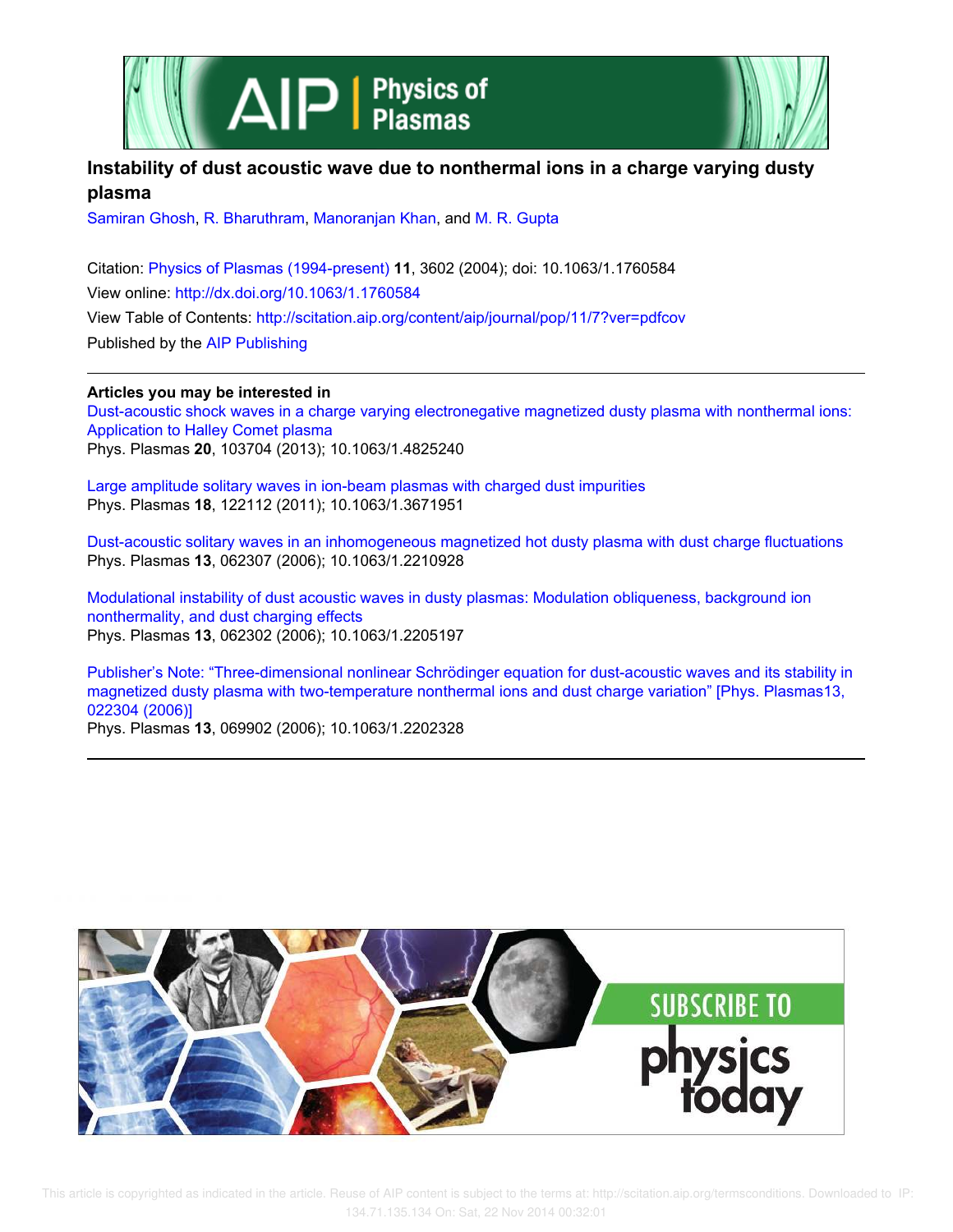<u>HTML ABSTRACT + LINKS</u>

# **Instability of dust acoustic wave due to nonthermal ions in a charge varying dusty plasma**

Samiran Ghosh<sup>a)</sup> *College of Textile Technology, Berhampore 742101, Murshidabad, West Bengal, India*

R. Bharuthram

*University of Natal, Durban-4041, South Africa*

Manoranjan Khan<sup>b)</sup> and M. R. Gupta

*Centre for Plasma Studies, Faculty of Science, Jadavpur University, Kolkata-700 032, India*

(Received 23 February 2004; accepted 14 April 2004; published online 11 June 2004)

The effects of nonthermal ions with excess of fast (energetic) ions on linear dust acoustic  $(DA)$  wave propagation has been investigated incorporating the dust charge variation and the isothermal dust pressure variation. It is seen that due to the dust charge variations in the presence of nonthermal ions, instead of the usual damping, there is a growth of the DA wave if the ion nonthermality parameter  $a > 15(1+\sigma_i)/(8-72\sigma_i)$ ,  $\sigma_i (= T_i/T_e \ll 1)$ ,  $T_i(T_e)$  is the ion (electron) temperature, and there may occur, under certain conditions, exponentially growing mode with zero real frequency. It is also seen that in the absence of dust charge variations there also occurs a zero real frequency, exponentially growing mode if the ion nonthermality parameter  $a > 1$ . In absence of dust charge variations or in the presence of adiabatic dust charge variations, finite dust temperature  $T_d$  can stabilize the instability. However, in the presence of nonadiabatic dust charge variations  $T_d$  cannot stabilize the instability.  $\odot$  2004 American Institute of Physics. [DOI: 10.1063/1.1760584]

### **I. INTRODUCTION**

The dust grains immersed in a plasma become highly charged due to collisions with electrons and ions. For low frequency and very low frequency oscillations, the presence of such highly charged heavy mass dust grains introduce some new eigen modes, called the "dust ion acoustic" (DIA) wave<sup>1</sup> and the "dust acoustic" (DA) wave.<sup>2</sup> For the DA wave<sup>2</sup> the highly charged heavy dust grains mass provides the inertia and the inertialess Boltzmann distributed thermal electrons and ions provide the restoring force, whereas the DIA wave is the usual ion acoustic wave mode in a dusty plasma with phase velocity  $\alpha n_{i0}/n_{e0}$ <sup>1</sup> [ $n_{i0}(n_{e0})$  is equilibrium number density of ion (electron)]. These modes have been observed in laboratory experiments with dust grains of fixed charge.<sup>3,4</sup> The electrostatic charging of the dust grains immersed in a plasma is the main feature of dust plasma interactions in a dusty plasma. In a truly dusty plasma, the charge on the dust grains  $q_d$  is an extra dynamical variable which controls the grain motion and it fluctuates according to the fluctuating electrostatic force in the plasma. This extra dynamical variable  $q_d$  is to be determined from the dust charging equation  $\omega_{pd}/v_{ch}dq_{d}/d(\omega_{pd})t = I(q_{d},\phi)/v_{ch}$ , where  $I(q_d, \phi)$  is the total current,  $v_{ch}$  is the charging frequency and  $\omega_{pd}$  is the dust plasma frequency. In the theory of *nonadiabatic* dust charge variations, it is assumed that the ratio  $\omega_{pd}/v_{ch}$  is small but finite, i.e.,  $\omega_{pd}/v_{ch} \neq 0$ , whereas in the theory of *adiabatic* charge variations, it is assumed that  $\omega_{pd}/v_{ch}$  is very small, so that  $\omega_{pd}/v_{ch} \approx 0$ . In the linear theory, it is seen that the nonadiabatic charge variations lead to the damping of the linear wave modes,  $5-8$  whereas in the nonlinear analysis, the nonadiabatic dust charge variations cause an anamolous dissipation in the plasma. This dissipation leads to the generation of shock waves in a dusty plasma.9–11

Theoretically the wave propagation characteristics of linear, as well as, nonlinear DA waves in a dusty plasma, consisting of negatively charged dust grains, Maxwellian electrons and nonthermal ions have been studied.<sup>12,13</sup> In all these works, it is assumed that the charge on the dust grains are fixed. The effects of both nonadiabatic and adiabatic dust charge variations in presence of nonthermal ions (which were not considered in these earlier investigations), drastically modify the electrostatic mode. The linear and nonlinear wave propagation charactristics of the DA wave in the presence of nonthermal ions in a charge varying dusty plasma have not yet been studied.

In this paper we have investigated the linear DA wave propagation characteristics incorporating the effects of nonthermal ions, the isothermal pressure variations of dust grains and both nonadiabatic and adiabatic dust charge variations. In collisionless plasmas, the velocity distribution most commonly used is the Maxwellian distribution. However, observations of space plasmas indicate the presence of electron and ion populations that are far from thermodynamic equilibrium. Thus, the occurrence of nonthermal ions and electrons are a common feature in such an environment. Nonthermal ions from the earth's bow-shock have been observed by the Vela satellite,<sup>15</sup> as well as in and around the earth's foreshock.<sup>16</sup> The ASPERA experiment on the Phobos satel-

a)Electronic mail:  $\text{stan}_{\mathbb{Z}} \mathcal{Q}$  yahoo.com

b)Bengal Engineering College (Deemed University), Shibpur, Howrah, India.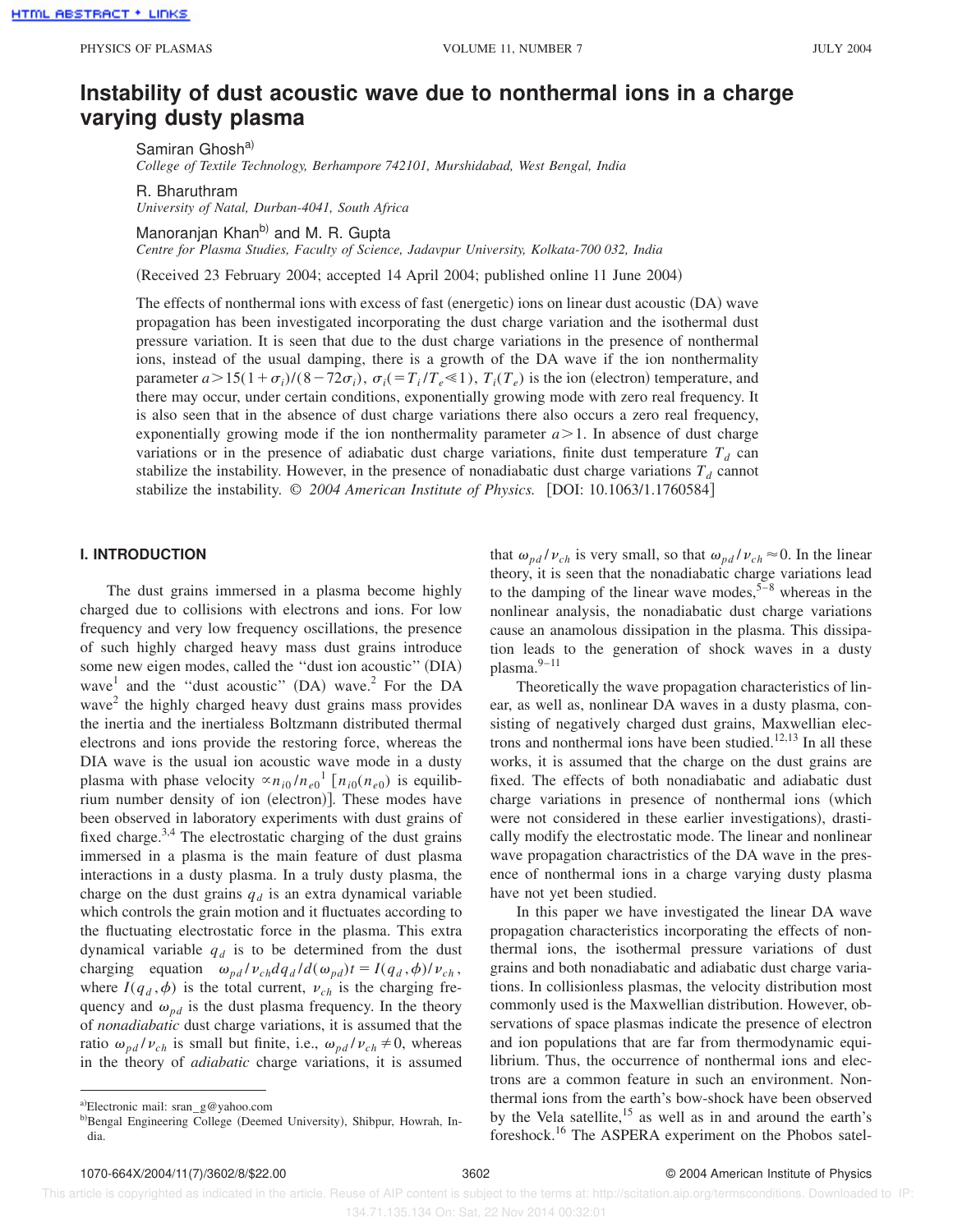lite has detected nonthermal ion fluxes from the upper ionosphere of Mars.<sup>17</sup> Closer to earth, fast nonthermal ions have been recently observed by the Nozomi satellite in the vicinity of the Moon.<sup>18</sup> It appeared from the observations that the nonthermal ions have a ring structure in the velocity phase space. The mechanism suggested for the formation of a ring structure for nonthermal ions is that some of the solar wind ions are deflected in the close vicinity of the Moon. Such deflected ions have large velocities (the bulk velocity of the solar wind) and they move by the force of the electric field and gyrate about the magnetic lines. The ring structure in velocity phase space is suggested to arise in this manner; a possible one such velocity distribution is given by Eq.  $(2)$  of Sec. II.

The presence of nonthermal ions modifies the ion current and also the dust charging frequency. The modified expression of ion current in the presence of nonthermal ions has been derived using orbit motion limited  $(OML)$  approach<sup>14</sup> and the variations of dust charging frequency with the ion nonthermality parameter  $a > 0$  have been shown graphically. Numerical investigations reveal that, due to the dust charge variations in the presence of nonthermal ions, the DA wave becomes damped for  $a < 15(1+\sigma_i)/(16-24\sigma_i)$  and it will grow exponentially for  $a > 15(1 + \sigma_i)/(8 - 72\sigma_i)$ , whereas when  $15(1+\sigma_i)/(16-24\sigma_i) < a < 15(1+\sigma_i)/(8-72\sigma_i)$ , the DA wave will grow in a low dust density region and will get damped in a high dust density region. It is seen that due to the presence of nonthermal ions the DA wave disappears under certain conditions and in its place there occurs a zero frequency purely growing mode. It is also seen that the dust temperature plays a stabilizing role.

The paper is organized in the following manner. Section II contains the formulation of the problem. The dispersion relation of DA wave and the roots of dispersion relation are derived in Sec. III. The numerical results are given in Sec. IV. Finally, in Sec. V, we present a summary of our results.

#### **II. FORMULATION OF THE PROBLEM**

A plasma model consisting of fully ionized collisionless, unmagnetized, nonrelativistic dusty plasma consisting of Boltzmann distributed electrons, nonthermal ions and negatively charged warm adiabatic dust grains is considered. The dust charge variations are also considered. Thus at equilibrium we have

$$
n_{i0} = n_{e0} + z_d n_{d0},\tag{1}
$$

where  $n_{j0}$  ( $j = e, i, d$ ) are the equilibrium number densities of *j*th (*e*=electron, *i*=ion, *d*=dust) species and  $-z_d e$  is the equilibrium charge of the dust surface.

As the ions are assumed to be nonthermal distributed, a possible three-dimensional equilibrium state ion velocity distribution function satisfying collisionless Vlasov equation with a population of fast (energetic) particle is given by



FIG. 1. Steady state ion distribution function as given by Eq.  $(3)$  for different values of nonthermal parameter  $a$ . Solid line for  $a=0$ , dashed line for  $a=0.2$ , dash dotted line for  $a=0.5$  and dotted line for  $a=1.5$ .

$$
F_i(v_i) = F_i(v_x, v_y, v_z) = \frac{n_{i0}}{(1+3a)} \left(\frac{1}{2\pi V_{ii}^2}\right)^{3/2}
$$
  
 
$$
\times \left[1 + 4a \left(\frac{1}{2}\frac{v_x^2}{V_{ii}^2} + \frac{\Phi}{\sigma_i}\right)^2\right]
$$
  
 
$$
\times \exp\left(-\frac{v_x^2 + v_y^2 + v_z^2}{2V_{ii}^2} - \frac{\Phi}{\sigma_i}\right),
$$
  
(2)

where *a* is the ion nonthermal parameter which determines the number of fast(energetic) ions,  $v_x$ ,  $v_y$  and  $v_z$  are the *x*,*y*, and *z* components of the ion velocity  $v_i$ ,  $V_{ti} = \sqrt{T_i/m_i}$  is the ion thermal velocity,  $T_i(T_e)$  is the ion(electron) temperature, *m<sub>i</sub>* is the ion mass and  $\Phi = e \phi / T_e$  and  $\sigma_i = T_i / T_e$ , where  $\phi$ is the electrostatic potential. Integrating the ion distribution function (2) over the velocities  $v_y$  and  $v_z$ , the steady state one-dimensional (with  $v_x = v_i$ ) ion velocity distribution with a population of fast ion is given by<sup>19,20</sup> ( $\phi=0$ )

$$
f_i(v_i) = \int_{-\infty}^{\infty} \int_{-\infty}^{\infty} F_i(v_x, v_y, v_z) dv_y dv_z
$$
  
= 
$$
\frac{n_{i0}}{(1 + 3a)\sqrt{2\pi V_{ti}^2}} \left(1 + a\frac{v_i^4}{V_{ti}^4}\right) \exp\left(-\frac{v_i^2}{2V_{ti}^2}\right).
$$
 (3)

A direct comparison between the steady state Maxwellian ion distribution function  $[a=0 \text{ in } (3)]$  and the steady state ion distribution function with a population of fast particles is shown in Fig. 1 for a number of values of the nonthermal parameter *a*.

In the presence of a nonzero potential  $\Phi = e \phi / T_e$  integrating the distribution function  $(2)$ , we get the following ion number density: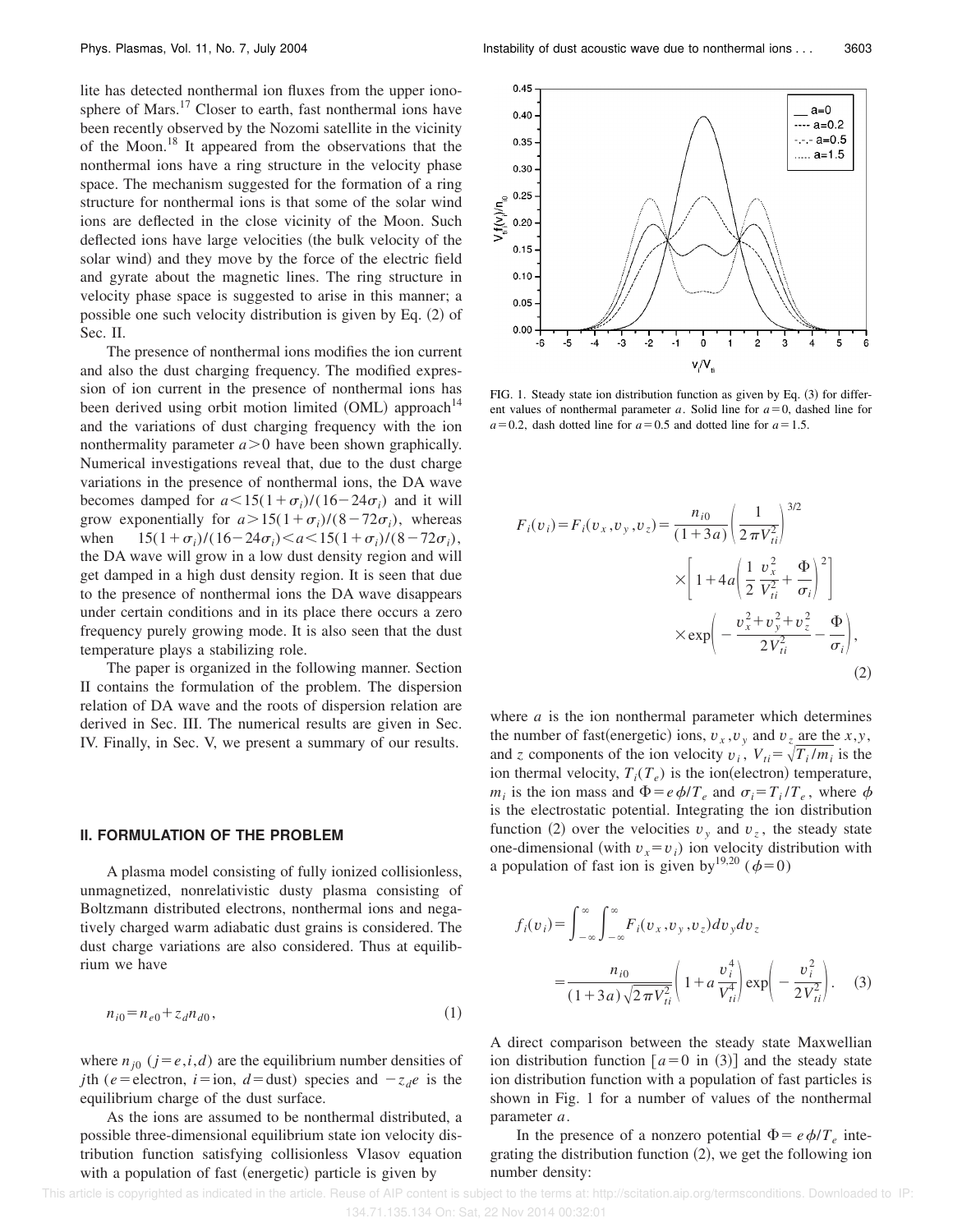$$
n_{i} = \int_{R} F_{i}(v_{i}) d^{3}v_{i} = n_{i0} \left[ 1 + \frac{4a}{1 + 3a} \left( \frac{\Phi}{\sigma_{i}} + \frac{\Phi^{2}}{\sigma_{i}^{2}} \right) \right]
$$

$$
\times \exp\left(-\frac{\Phi}{\sigma_{i}}\right), \qquad (4)
$$

where  $R$  is the domain of integration in the ion velocity space and  $\sigma_i = T_i / T_e$  and  $T_e$  is the electron temperature.

The velocity distribution function of electrons are assumed to Maxwellian so that the electron number density is given by

$$
n_e = n_{e0} \exp(\Phi). \tag{5}
$$

### **A. Dust grain charging**

In this paper we use the orbital motion limited (OML) approach<sup>14</sup> to describe the charging of the dust grains.

The electron and ion currents to the dust grains are given by

$$
I_j = q_j \int_{R_j} \sigma_{sj}(v_j, \phi_d) v_j F_j(v_j) d^3 v_j, \qquad (6)
$$

where  $R_j$  is the domain of integration in the *j*th species velocity space,  $\sigma_{sj} = \pi r_0^2 (1 - 2q_j \phi_d / m_j v_j^2)$  is the effective dust grain collisional cross section,  $\phi_d = q_d/4\pi\epsilon_0 r_0$  is the dust surface potential relative to the plasma potential  $\phi$ ,  $q_j$  is the electric charge of the  $j(e =$ electron,  $i =$ ion)th species of the plasma particles,  $q_d$  is the dust charge and  $4\pi\epsilon_0 r_0$  is the capacitance of the spherical dust grain of average radius  $r_0$ .

As it is assumed that the electrons are Maxwellian, substituting the Maxwellian velocity distribution of electrons in  $(6)$  and then integrating  $(6)$  we get the following expression for electron current:

$$
I_e = -\pi r_0^2 e \sqrt{\frac{8T_e}{\pi m_e}} n_{e0} \exp(\Phi + zQ_d).
$$
 (7)

Similarly substituting  $(2)$  into  $(6)$  and then integrating  $(6)$  we get the following expression of ion current:

$$
I_i = \pi r_0^2 e \sqrt{\frac{8T_i}{\pi m_i}} \frac{n_{i0}}{(1+3a)} \left[ \left( \left( 1 + \frac{24a}{5} \right) + \frac{16a}{3} \frac{\Phi}{\sigma_i} \right) \right]
$$

$$
+ 4a \frac{\Phi^2}{\sigma_i^2} \left| -z \frac{Q_d}{\sigma_i} \left( \left( 1 + \frac{8a}{5} \right) + \frac{8a}{3} \frac{\Phi}{\sigma_i} \right) \right|
$$

$$
+ 4a \frac{\Phi^2}{\sigma_i^2} \left| \exp \left( -\frac{\Phi}{\sigma_i} \right) \right|, \tag{8}
$$

where  $Q_d = q_d / z_d e$ ,  $z_d e$  is the magnitude of the equilibrium dust charge and  $z = z_d e^2/4\pi\epsilon_0 r_0 T_e$  is the nondimensional dusty plasma parameter. In the above expression the parameter  $a$  arises due to the effects of nonthermal ions (put  $a$  $=0$ , get the usual expression of ion current for Maxwellian ions). Hence the nonthermal ions also modifies the ion current.

Considering only electron and ion currents due to collisions with plasma particles, the dust grain charging equation is given by



FIG. 2. Variation of normalized dust charging frequency ( $v_{ch}$ ) [Eq. (10)] with ion nonthermality parameter *a* for  $\sigma_i = 0.01$  and  $n_{i0}/n_{e0} = 5$ .

$$
\frac{dQ_d}{dt} = \frac{I_e + I_i}{z_d e}.
$$
\n(9)

The dust charging frequency  $v_{ch}$  is given by

$$
\nu_{ch} = -\frac{\partial (I_e + I_i)}{z_d e \partial Q_d} \bigg|_{Q_d = -1, \Phi = 0}
$$
  
= 
$$
\frac{r_0}{\sqrt{2\pi}} \frac{\omega_{pi}^2}{V_{ti}} \bigg( \frac{5 + 8a}{5 + 15a} \bigg) \bigg[ 1 + z + \bigg( \frac{5 + 24a}{5 + 8a} \bigg) \sigma_i \bigg]
$$
(10)

and the electron ion number density ratio is given by

$$
\frac{n_{i0}}{n_{e0}} = \sqrt{\frac{m_i}{\sigma_i m_e}} \frac{\left(\frac{5+15a}{5+8a}\right)}{\left(\frac{z}{\sigma_i} + \frac{5+24a}{5+8a}\right)} e^{-z}.
$$
\n(11)

To derive the above relation we use the current balance equation  $I_e + I_i|_{Q_d = -1, \Phi = 0} = 0$ . The effects of nonthermal ions on the dust charging frequency has been shown graphically in Fig. 2.

#### **B. The basic equations**

The dynamics of the negatively charged dust grains is governed by the following continuity and momentum equations for the dust fluid together with Poisson's equation:

$$
\frac{\partial N_d}{\partial t} + \frac{\partial (N_d v_d)}{\partial x} = 0,\tag{12}
$$

$$
\frac{\partial v_d}{\partial t} + v_d \frac{\partial v_d}{\partial x} = -c_{da}^2 Q_d \frac{\partial \Phi}{\partial x} - V_{td}^2 N_d^{-1} \frac{\partial N_d}{\partial x},\tag{13}
$$

$$
\frac{\partial^2 \Phi}{\partial x^2} = -\frac{1}{\lambda_{De}^2} \left[ \left( \frac{n_{i0}}{n_{e0}} \right) N_i - N_e + \left( \frac{z_d n_{d0}}{n_{e0}} \right) N_d Q_d \right],\tag{14}
$$

where  $N_d = n_d/n_{d0}$ ,  $\lambda_{De} = \sqrt{\epsilon_0 T_e/n_{e0}e^2}$  is the electron Debye length,  $c_{da} = \sqrt{z_d T_e / m_d}$  is the usual DA speed,  $V_{td}$  $=\sqrt{T_d/m_d}$  is the dust thermal velocity,  $T_d$  is the dust tem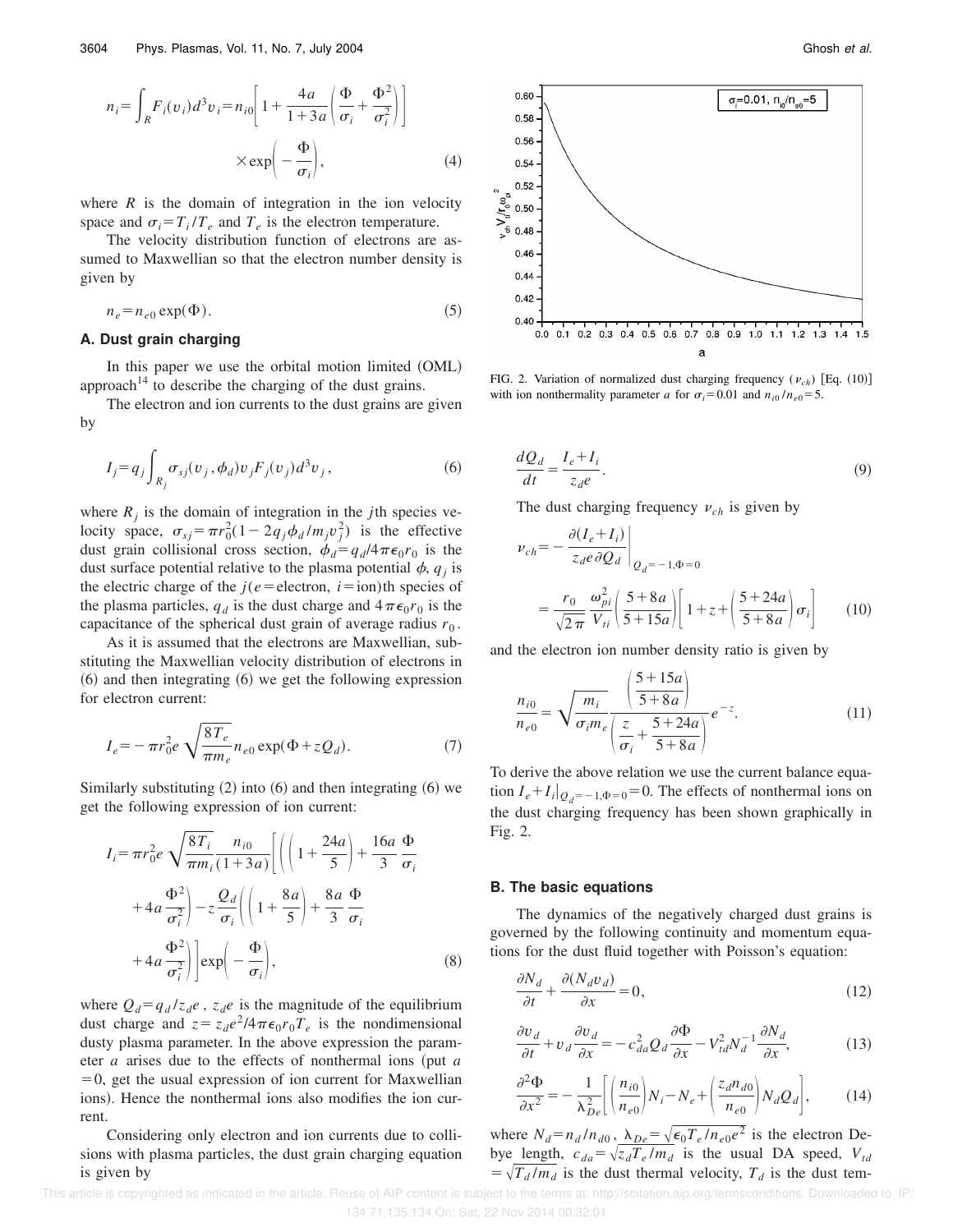perature,  $m_d$  is the dust mass,  $n_{d0}$  is the equilibrium dust number density, and  $v_d$  is the dust fluid velocity.

The normalized charge variable  $Q_d$  is determined by Eq.  $(9)$ , which after some algebra can be rewritten as

$$
\frac{\omega_{pd}}{v_{ch}} \left[ \frac{\partial Q_d}{\partial t} + v_d \frac{\partial Q_d}{\partial x} \right] = \beta_d \omega_{pd} \left[ \frac{\left( \left( \frac{5 + 24a}{5 + 8a} - \frac{zQ_d}{\sigma_i} \right) + \frac{40a}{15 + 24a} \left( 2 - \frac{zQ_d}{\sigma_i} \right) \frac{\Phi}{\sigma_i} + \frac{20a}{5 + 8a} \left( 1 - \frac{zQ_d}{\sigma_i} \right) \frac{\Phi^2}{\sigma_i^2} \right) \exp\left( -\frac{\Phi}{\sigma_i} \right)}{\frac{5 + 24a}{5 + 8a} + \frac{z}{\sigma_i}} - \exp(\Phi + z(1 + Q_d)) \right],
$$
\n(15)

where

$$
\beta_d = \frac{z + \left(\frac{5 + 24a}{5 + 8a}\right)\sigma_i}{z \left[1 + z + \left(\frac{5 + 24a}{5 + 8a}\right)\sigma_i\right]},
$$
\n(16)

and  $\omega_{pd} = \sqrt{z_d^2 e^2 n_{d0} / \epsilon_0 m_d}$  is the dust plasma frequency.

## **III. DISPERSION RELATION**

To study the low frequency electrostatic modes, we perturbed all the dependent variables about their equilibrium values as follows:

$$
N_d = 1 + \delta N_d; \quad v_d = 0 + \delta v_d,
$$
  
\n
$$
\Phi = 0 + \delta \Phi; \quad Q_d = -1 + \delta Q_d.
$$
\n(17)

Substituting  $N_e = n_e / n_{e0}$  and  $N_i = n_i / n_{i0}$  from (4), and (5) and then using the above perturbations, the linearized basic equations become

$$
\frac{\partial \delta N_d}{\partial t} + \frac{\partial \delta v_d}{\partial x} = 0,\tag{18}
$$

$$
\frac{\partial \delta v_d}{\partial t} = c_{da}^2 \frac{\partial \delta \Phi}{\partial x} - V_{td}^2 \frac{\partial \delta N_d}{\partial x},\tag{19}
$$

$$
\frac{\partial^2 \delta \Phi}{\partial x^2} = -\frac{1}{\lambda_{De}^2} \left[ \left( \frac{n_{i0}}{n_{e0}} \right) \left( \frac{a-1}{1+3a} \right) \frac{\delta \Phi}{\sigma_i} - \delta \Phi \right] -\left( \frac{z_d n_{d0}}{n_{e0}} \right) \delta N_d + \left( \frac{z_d n_{d0}}{n_{e0}} \right) \delta Q_d \right],
$$
(20)

$$
\frac{\omega_{pd}}{\nu_{ch}} \frac{\partial \delta Q_d}{\partial t} = \beta_d \omega_{pd} \left[ \frac{\alpha + \frac{z}{\sigma_i} \beta}{z + \left(\frac{5 + 24a}{5 + 8a}\right) \sigma_i} \delta \Phi - \frac{1}{\beta_d} \delta Q_d \right],
$$
\n(21)

#### where  $\alpha$  and  $\beta$  are given by

$$
\alpha = \frac{8a - 15 - \sigma_i(15 + 72a)}{15 + 24a};
$$
\n(22)

$$
\beta = \frac{16a - 15 - \sigma_i(15 + 24a)}{15 + 24a}.
$$

#### **A. Nonadiabatic charge variation**

In this case we assume that ratio  $\omega_{pd}/v_{ch} \neq 0$ , i.e., the ratio is a finite but small quantity. Therefore, to study the propagation of a low frequency small amplitude DA wave, we consider that all the above perturbed quantities are propagating as  $\exp[i(kx-\omega t)]$ . Thus the linearized equations (18)– (21) in the long wave length limit  $k^2\lambda_{De}^2 \ll 1$ , yields the following dispersion relation for the DA wave:

$$
D(\omega, k) \equiv \left(\frac{\omega^2}{k^2} - V_{td}^2\right) \left[1 - \left(\frac{n_{i0}}{n_{e0}}\right) \frac{a-1}{\sigma_i(1+3a)}\right]
$$

$$
- \left(\frac{n_{i0}}{n_{e0}} - 1\right) \frac{\beta_d}{\left(1 - i \frac{\omega}{\nu_{ch}}\right)} \left(\frac{\alpha + \frac{z}{\sigma_i} \beta}{z + \left(\frac{5+24a}{5+8a}\right) \sigma_i}\right)
$$

$$
- \left(\frac{n_{i0}}{n_{e0}} - 1\right) c_{da}^2 = 0,
$$
(23)

where  $D(\omega, k)$  is the plasma dispersion function. In deriving this plasma dispersion function the equilibrium state charge neutrality condition  $(1)$  has been used. Now we turn to the determination of roots of the dispersion relation.

With  $\omega = \omega_r + i \omega_i$ , the real part of the frequency is given by  $\text{Re } D(\omega, k) = 0$  yielding the frequency of the DA wave: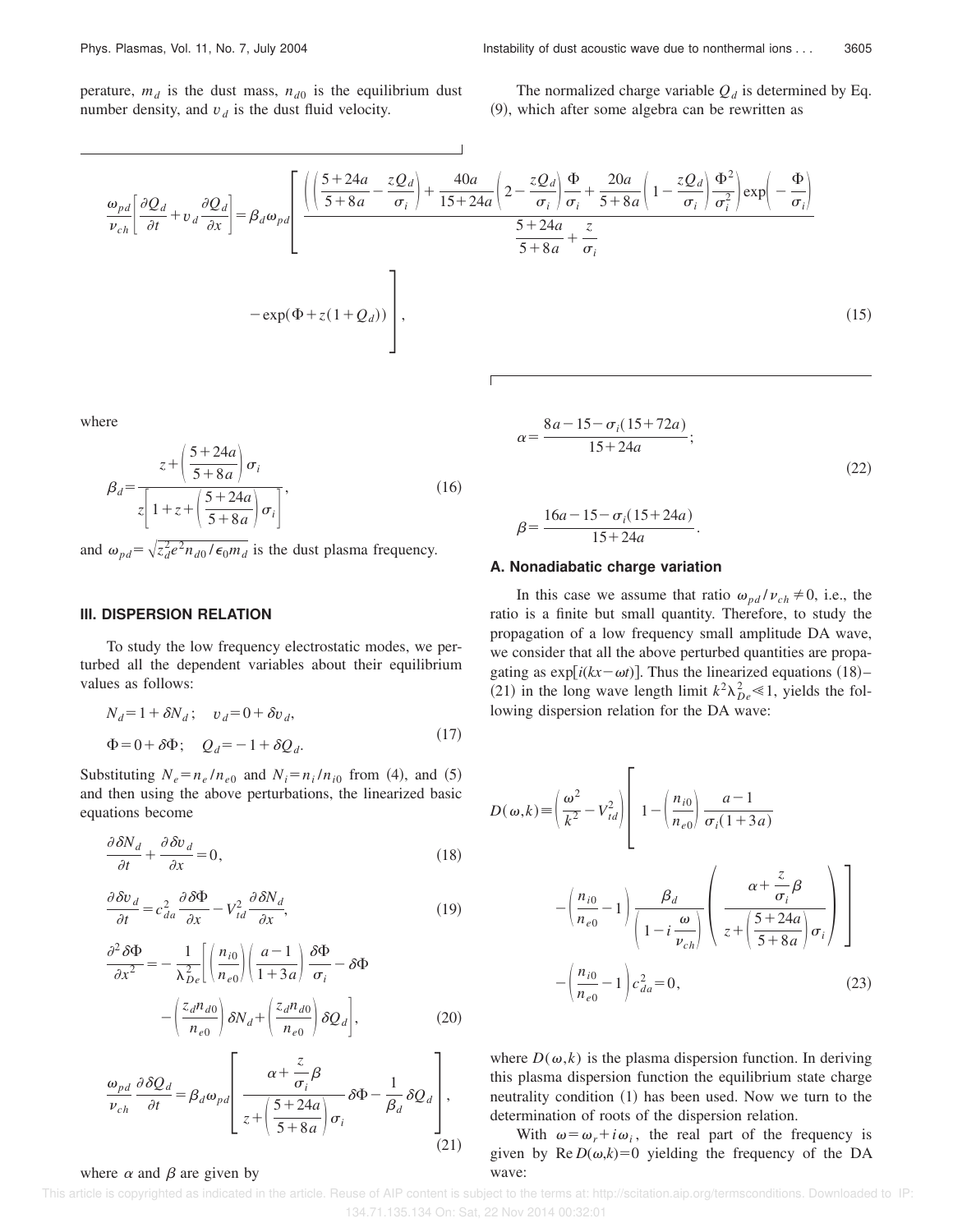$$
\frac{\omega_r^2}{k^2 c_{da}^2} = \sigma_d + \frac{\left(\frac{n_{i0}}{n_{e0}} - 1\right)}{1 - \left(\frac{n_{i0}}{n_{e0}}\right) \frac{a - 1}{\sigma_i (1 + 3a)} - \beta_d \left(\frac{n_{i0}}{n_{e0}} - 1\right)} \left(\frac{\alpha + \frac{z}{\sigma_i} \beta}{z + \left(\frac{5 + 24a}{5 + 8a}\right) \sigma_i}\right),\tag{24}
$$

where  $\sigma_d = T_d/z_dT_e = V_{td}^2/c_{da}^2$  arises due to the presence of warm dust grains.

The damping rate, i.e., the imaginary part of the root of the dispersion relation of the DA wave is given by

$$
\omega_{i} = -\frac{\text{Im } D(\omega_{r}, k)}{\frac{\partial \text{Re } D(\omega_{r}, k)}{\partial \omega_{r}}} \Rightarrow \frac{k^{2}c_{da}^{2}}{2\nu_{ch}} \frac{\left(1 - \left(\frac{n_{i0}}{n_{e0}}\right) \frac{a - 1}{\sigma_{i}(1 + 3a)} - \beta_{d}\left(\frac{n_{i0}}{n_{e0}} - 1\right)\right)^{2}}{\left(1 - \left(\frac{n_{i0}}{n_{e0}}\right) \frac{a - 1}{\sigma_{i}(1 + 3a)} - \beta_{d}\left(\frac{n_{i0}}{n_{e0}} - 1\right)\right) \left(\frac{\alpha + \frac{z}{\sigma_{i}}\beta}{z + \left(\frac{5 + 24a}{5 + 8a}\right)\sigma_{i}}\right)^{2}}.
$$
\n(25)

The above expression  $(25)$  shows that the damping arises here due to the dust charge variation as the damping decrement  $\omega_i \propto \beta_d$  (the other plasma parameter remains constant), the term arising due to dust charge variation. Both the expressions  $(24)$  and  $(25)$  also show that the presence of nonthermal ions modify the propagation characteristics of linear DA wave which are shown graphically in Figs. 3–6 for different plasma parameters.

Several feature of physical interest arise depending on the values of  $\omega_r$  and  $\omega_i$ . One of them is that the DA wave may grow or may be damped depending on the algebraic sign of  $\omega_i$  provided  $\omega_i^2 > 0$ . The condition for growth  $\omega_i$  $>0$  is

$$
\alpha + \frac{z}{\sigma_i} \beta > 0 \Rightarrow \frac{8a - 15 - \sigma_i (15 + 72a)}{15 + 24a} + \frac{z}{\sigma_i} \frac{(16a - 15 - \sigma_i (15 + 24a))}{(15 + 24a)} > 0.
$$
 (26)

This above inequality always holds good if the ion nonthermality parameter

$$
a > \frac{15(1+\sigma_i)}{8-72\sigma_i},\tag{27}
$$

provided  $\sigma_i$ <1/9 as the ion nonthermality parameter  $a > 0$ , whereas the condition for damping  $\omega_i$ <0 is

$$
\frac{8a-15-\sigma_i(15+72a)}{15+24a} + \frac{z}{\sigma_i} \frac{(16a-15-\sigma_i(15+24a))}{(15+24a)} < 0.
$$
\n(28)

This inequality always holds good if the ion nonthermality parameter

$$
a \le \frac{15(1+\sigma_i)}{16 - 24\sigma_i}.
$$
 (29)

But if  $15(1+\sigma_i)/(16-24\sigma_i) < a < 15(1+\sigma_i)/(8-72\sigma_i)$ , then there will be growth or damping depending on the values of  $z/\sigma_i$ . Actually  $z/\sigma_i = z_d e^2/4\pi\epsilon_0 r_0 T_i$  is the solution of the equilibrium current balance equation *I <sup>e</sup>*  $+I_i|_{\Phi=0,Q_d=-1}=0$ . The numerical solution of (11) shows that for lower values of  $n_{i0}/n_{e0}$ , i.e., for low dust density  $z/\sigma_i$  i.e., for higher values of  $n_{i0}/n_{e0}$ , i.e., for high dust density  $z/\sigma_i$ <1 as it is expected because  $dQ_d/dn_d$ <0. Hence for low dust density, there will be growth of DA wave and for high dust density there will be damping of DA wave (see Figs. 3 and 4).

Another feature of interest is that for  $\alpha + (z/\sigma_i) \beta > 0$ , the right-hand side  $(RHS)$  of  $(25)$  is positive but if the RHS of  $(24)$  becomes negative, then there is no DA mode. In its place there appears a purely growing mode or nonoscillating growing mode about a zero real frequency. The condition for this instability to arise is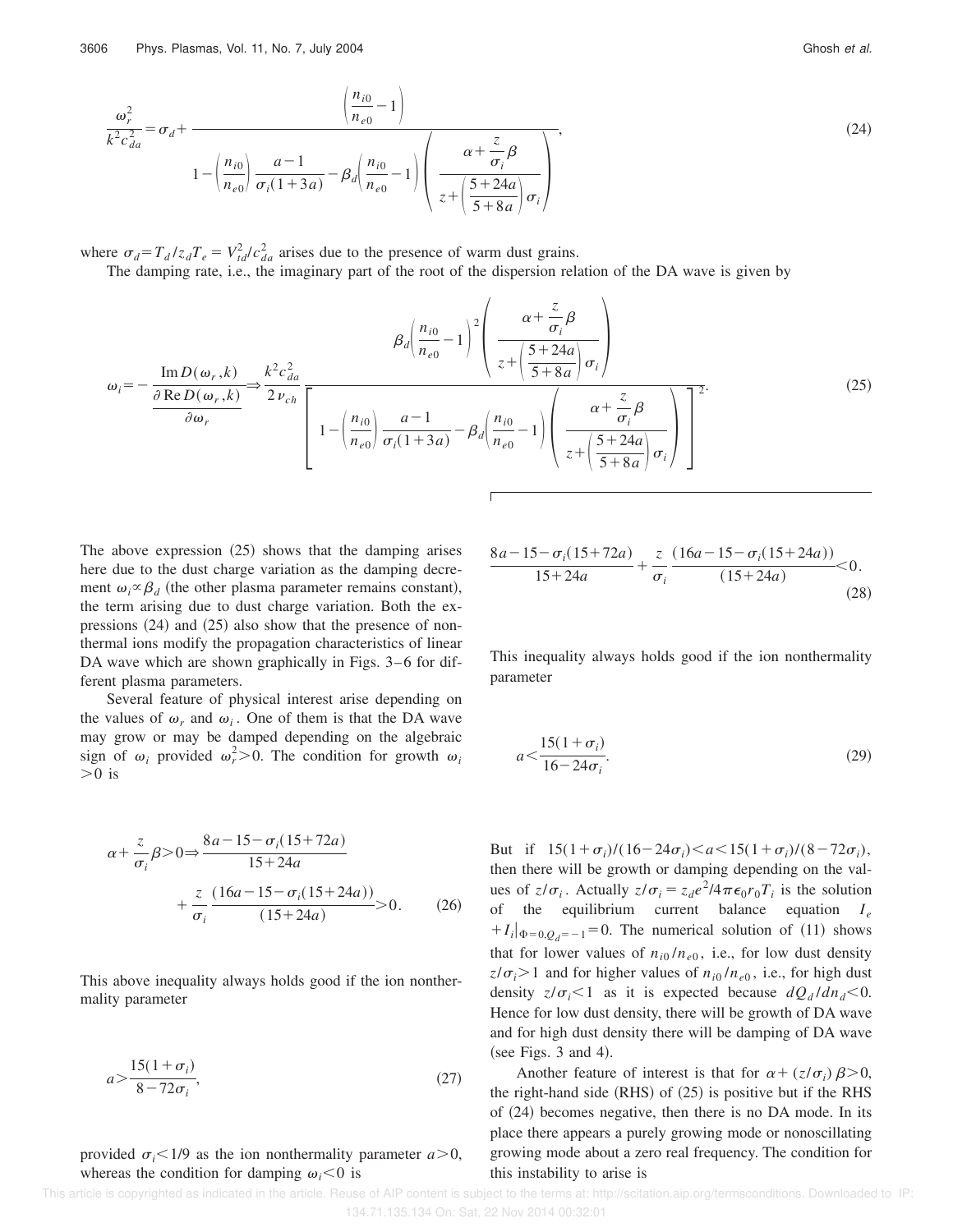$$
\sigma_d + \frac{\left(\frac{n_{i0}}{n_{e0}} - 1\right)}{1 - \left(\frac{n_{i0}}{n_{e0}}\right)\frac{a - 1}{\sigma_i(1 + 3a)} - \beta_d \left(\frac{n_{i0}}{n_{e0}} - 1\right)} \left(\frac{\alpha + \frac{z}{\sigma_i}\beta}{z + \left(\frac{5 + 24a}{5 + 8a}\right)\sigma_i}\right) \tag{30}
$$

together with condition  $(26)$  or  $(27)$ . On the other hand, if *a* satisfies condition  $(29)$  together with the condition  $(30)$ , then the instability occurs only when  $|\omega_r^2| > |\omega_i \nu_{ch}|$ . If the dust temperature  $T_d$  is low or dust grains are cold, i.e.,  $T_d$  $=0 \Rightarrow \sigma_d=0$ , then the condition (30) holds depending on the values of  $n_{i0}/n_{e0}$  and we get non oscillating growing mode about a zero real frequency. But, if the dust temperature  $T_d$  is sufficiently high so that the RHS of  $(24)$  becomes positive, then instead of nonoscillating growing mode we get oscillating growing mode about a nonzero real frequency. Here the growth of DA arises through the imaginary part of the solution of the dispersion relation (23) as  $\omega_i > 0$  for  $\alpha$  $+(z/\sigma_i)\beta$ >0. Thus the finite dust temperature can not stabilize the instability.

### **B. Adiabatic charge variation**

In this case we assume that the dust plasma frequency is much smaller than the dust charging frequency so that  $\omega_{nd}$  / $v_{ch}$   $\approx$  0 and hence the left-hand side (LHS) of Eq. (21)  $=0 \Rightarrow \delta Q_d = \beta_d (\alpha + z/\sigma_i \beta/z + (5 + 24a/5 + 8a)\sigma_i) \delta \Phi.$ Hence due to this assumption, the dispersion relation of DA wave becomes

$$
D(\omega,k) \equiv \left(\frac{\omega^2}{k^2} - V_{td}^2\right) \left[1 - \left(\frac{n_{i0}}{n_{e0}}\right) \frac{a-1}{\sigma_i(1+3a)} - \beta_d \left(\frac{n_{i0}}{n_{e0}} - 1\right) \left(\frac{\alpha + \frac{z}{\sigma_i} \beta}{z + \left(\frac{5+24a}{5+8a}\right) \sigma_i}\right)\right] - \left(\frac{n_{i0}}{n_{e0}} - 1\right) c_{da}^2 = 0 \Rightarrow \frac{\omega^2}{k^2 c_{da}^2} = \sigma_d
$$
\n
$$
1 - \left(\frac{n_{i0}}{n_{e0}}\right) \frac{a-1}{\sigma_i(1+3a)} - \beta_d \left(\frac{n_{i0}}{n_{e0}} - 1\right) \left(\frac{\alpha + \frac{z}{\sigma_i} \beta}{z + \left(\frac{5+24a}{5+8a}\right) \sigma_i}\right).
$$
\n(31)

This dispersion relation shows that a zero frequency nonoscillating growing mode is obtained, if the inequality (30) holds. For low dust temperature or cold dust grains  $(T_d=0)$ , the inequality (27) holds, whereas for hot dust grain the above inequality does not hold and we get the usual DA wave mode. Thus, the finite dust temperature can stabilize the instability in the case of adiabatic dust charge variations.

#### **C. No charge variation**

In this case we assume the charges on the dust grains are fixed, i.e.,  $\delta Q_d = 0$ . Therefore, the dispersion relation of DA wave in the presence of nonthermal ions becomes

$$
\frac{\omega^2}{k^2 c_{da}^2} = \sigma_d + \frac{\left(\frac{n_{i0}}{n_{e0}} - 1\right)}{1 - \left(\frac{n_{i0}}{n_{e0}}\right) \frac{a - 1}{\sigma_i (1 + 3a)}}.
$$
(32)

This dispersion relation shows that for  $a > 1$ , depending on the values of  $n_{i0}/n_{e0}$  and  $\sigma_i$ , instead of DA mode, we get a zero frequency growing mode if

$$
\frac{\left(\frac{n_{i0}}{n_{e0}}-1\right)}{\frac{n_{i0}}{n_{e0}}\frac{a-1}{\sigma_i(1+3a)}-1} > \sigma_d.
$$
\n(33)

This inequality holds good for low dust temperature or cold dust grains. But for sufficiently high dust temperature the above inequality does not hold and instead of a zero frequency growing mode, we get the usual DA wave mode. Thus the finite dust temperature can can also stabilize the instability in absence of dust charge variations.

It should be noted that with  $a=0$  one recovers the standard results for DA waves in presence of Boltzmann distributed ions.

 This article is copyrighted as indicated in the article. Reuse of AIP content is subject to the terms at: http://scitation.aip.org/termsconditions. Downloaded to IP: 134.71.135.134 On: Sat, 22 Nov 2014 00:32:01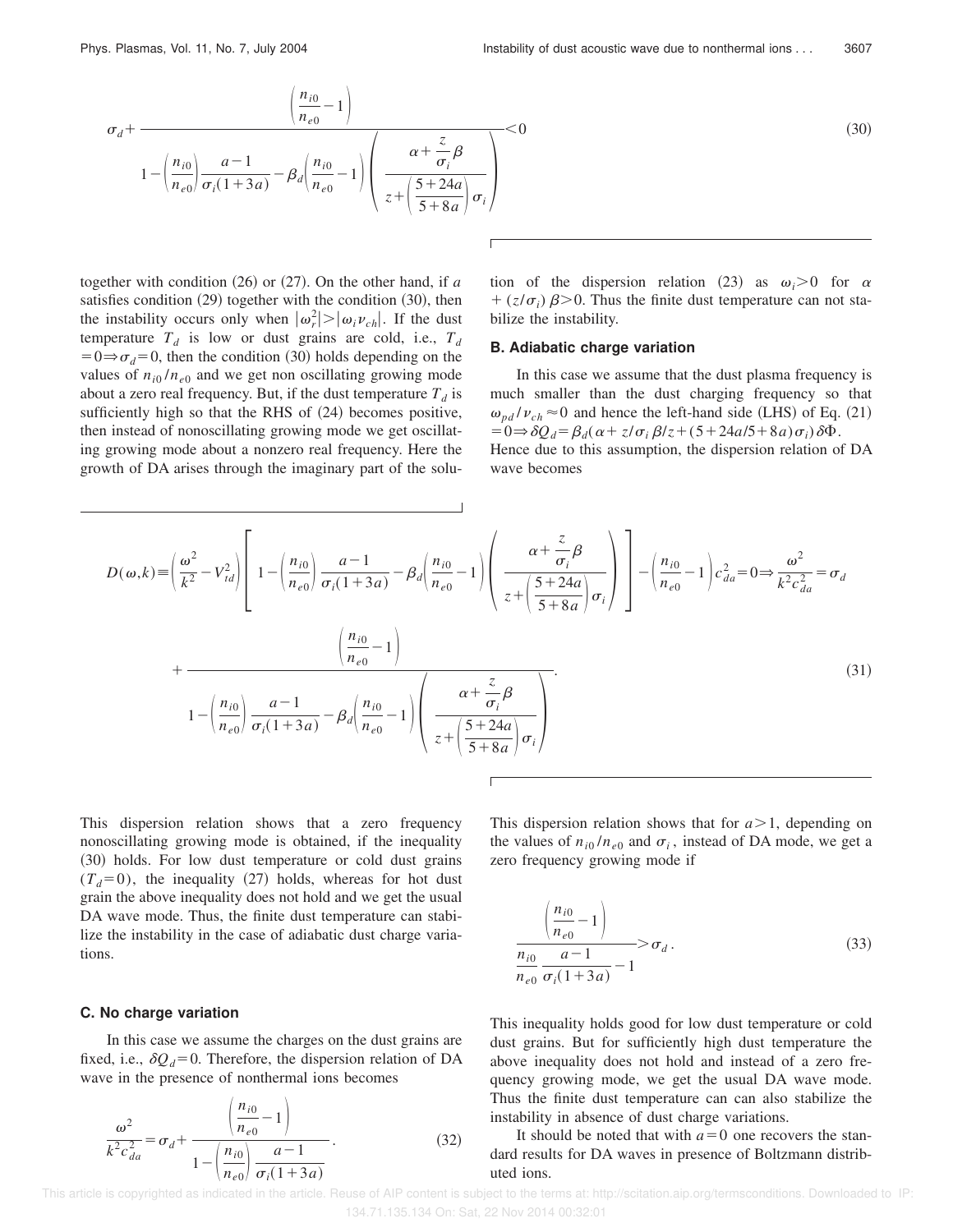

FIG. 3. Plot of normalized real frequency  $(\omega_r)$  with  $n_{i0}/n_{e0}$  The curves are (a)  $\sigma_i = 0.01$ ,  $a = 15(\sigma_i + 1)/(16-24\sigma_i) - 0.1$ ; (b)  $\sigma_i = 0.01$ ,  $a = 0$ ; (c)  $\sigma_i$  $= 0.05, a = 15(\sigma_i + 1)/(16-24\sigma_i) - 0.1;$  (d)  $\sigma_i = 0.05, a = 0$  (Boltzmann distributed ions).

## **IV. NUMERICAL RESULTS**

Figure 2 shows the variation of dust charging frequency  $(v_{ch})$  with nonthermality parameter *a* for  $\sigma_i (= T_i/T_e)$ = 0.01,  $n_{i0}$  / $n_{e0}$  = 5. This figure shows that the dust charging frequency decreases with the increase of ion nonthermality parameter  $a(>0)$ .

The variations of real frequency  $(\omega_r)$  and imaginary frequency  $(\omega_i)$  with  $n_{i0}/n_{e0}$  for different plasma parameters are shown in Figs. 3–6. The four curves in Figs. 3 and 4 refer to the following choices of  $\sigma_i$  and nonthermal parameter *a*: (a)  $\sigma_i = 0.01$ ,  $a = [15(1+\sigma_i)/(16-24\sigma_i)] - 0.1$  [satisfies condition (29)]; (b)  $\sigma_i = 0.01$ ,  $a = 0$ ; (c)  $\sigma_i = 0.05$ , *a*  $= [15(1+\sigma_i)/(16-24\sigma_i)] - 0.1$  [satisfies condition (29); (d)  $\sigma_i = 0.05$ ,  $a = 0$ . These two figures show that with the increase of  $n_{i0}/n_{e0}$  and  $\sigma_i$ , the real frequency (Fig. 3) and also the damping decrement  $(Fig. 4)$  of the DA wave increases. These two figures also show that the presence of



FIG. 5. Plot of normalized real frequency  $(\omega_r)$  with  $n_{i0}/n_{e0}$ . The curves are (a)  $\sigma_d = 0.1$ ,  $\sigma_i = 0.1$  and  $a = [15(1+\sigma_i)/(8-72\sigma_i)] + 0.01$ ; (b)  $\sigma_d$  $=0.1, \sigma_i=0.1, a=0.$ 

nonthermal ions increases the magnitude of both  $|\omega_r|$  and  $|\omega_i|.$ 

The two curves in Figs. 5 and 6 refer to the following choices of  $\sigma_i$ ,  $\sigma_d$  and nonthermal parameter *a*: (a)  $\sigma_d$  $= 0.1, \ \sigma_i = 0.1$  and  $a = [15(1+\sigma_i)/(8-72\sigma_i)] + 0.01$  [satisfies condition (27)]; (b)  $\sigma_d = 0.1$ ,  $\sigma_i = 0.1$ ,  $a = 0$ . The curve  $(a)$  in Fig. 5 shows that due to the presence of nonthermal ions, the real frequency  $\omega_r^2 < 0 \Rightarrow \omega_r$  is imaginary, whereas the imaginary frequency  $\omega_i > 0$  [Curve (a) in Fig. 6]. This figure also shows that, due to the presence of finite dust temperature  $\sigma_d$ =0.1, for lower values of  $n_{i0}/n_{e0}$ , the real frequency is positive. The curve  $(b)$  of Fig. 5 shows that, in the absence of nonthermal ions  $(a=0)$ , i.e., for Boltzmann distributed ions, the real frequency is always positive and the imaginary frequency  $\omega_i$  is always negative [Curve (b) in Fig. 6, shows the usual damping arising due to nonadiabatic dust charge variations]. Hence, for these plasma parameters, the DA mode disappears  $[Curve (a)$  in both the Figs. 5 and 6 for higher values of  $n_{i0}/n_{e0}$  and we get a nonoscillating or zero frequency purely exponentially growing mode. On the other



FIG. 4. Plot of normalized imaginary frequency  $(\omega_i)$  with  $n_{i0}/n_{e0}$ . The curves and the other plasma parameters are same as in Fig. 3.

FIG. 6. Plot of normalized imaginary frequency  $(\omega_i)$  with  $n_{i0}/n_{e0}$ . The curves and the other plasma parameters are same as in Fig. 5.

 This article is copyrighted as indicated in the article. Reuse of AIP content is subject to the terms at: http://scitation.aip.org/termsconditions. Downloaded to IP: 134.71.135.134 On: Sat, 22 Nov 2014 00:32:01